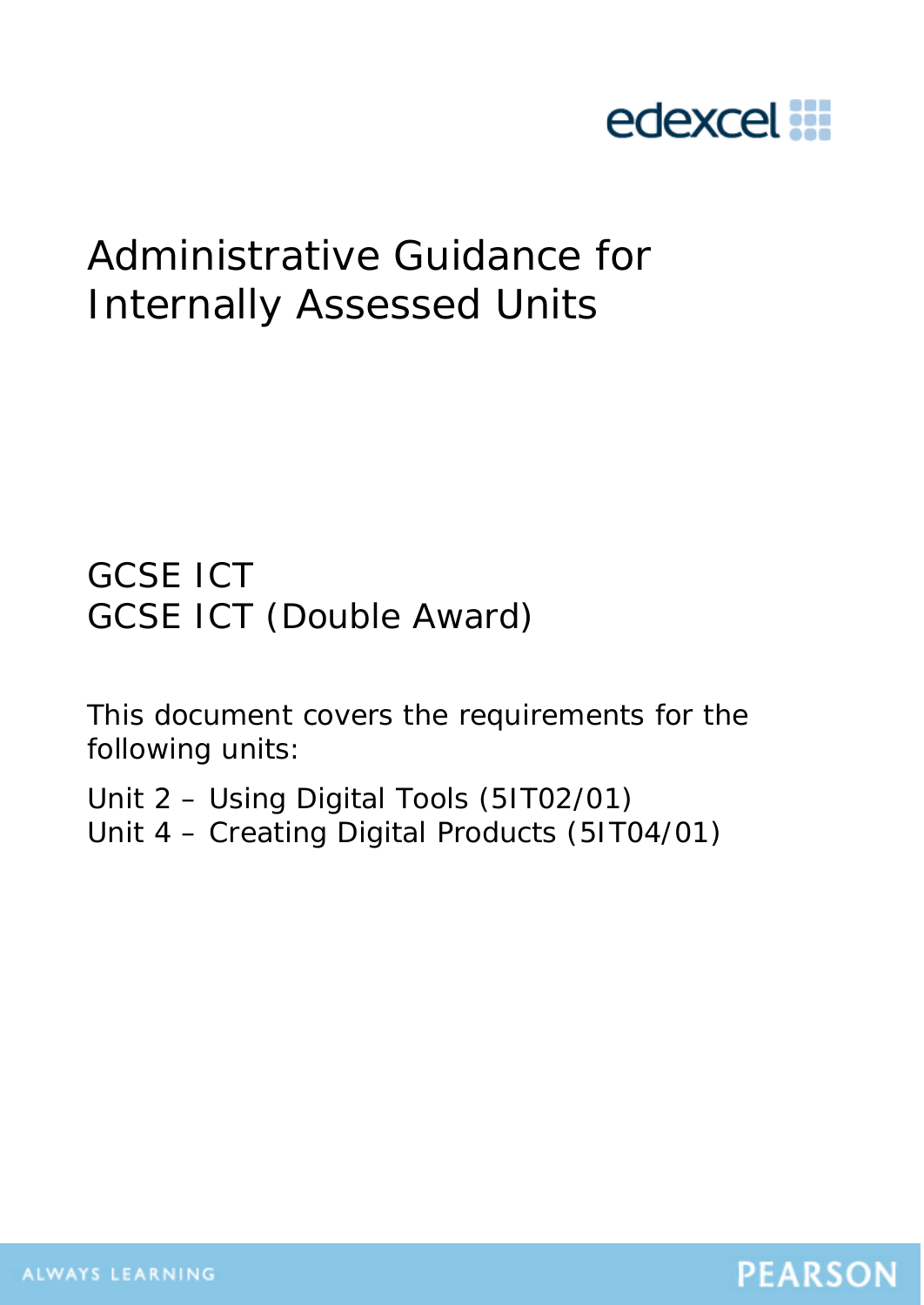#### **Edexcel and BTEC Qualifications**

Edexcel and BTEC qualifications come from Pearson, the world's leading learning company. We provide a wide range of qualifications including academic, vocational, occupational and specific programmes for employers. For further information, please call our GCE line on 0844 576 0025, our GCSE team on 0844 576 0027, or visit our qualifications website at [www.edexcel.com.](http://www.edexcel.com/) For information about our BTEC qualifications, please call 0844 576 0026, or visit our website at [www.btec.co.uk.](http://www.btec.co.uk/)

If you have any subject specific questions about this specification that require the help of a subject specialist, you may find our Ask The Expert email service helpful.

Ask The Expert can be accessed online at the following link:

<http://www.edexcel.com/Aboutus/contact-us/>

Alternatively, you can speak directly to a subject specialist at Pearson about Edexcel qualifications on our dedicated ICT telephone line: 0844 372 2186.

#### **Pearson: helping people progress, everywhere**

Our aim is to help everyone progress in their lives through education. We believe in every kind of learning, for all kinds of people, wherever they are in the world. We've been involved in education for over 150 years, and by working across 70 countries, in 100 languages, we have built an international reputation for raising achievement through innovation in education. Find out more about how we can help you and your students at: [www.pearson.com/uk](http://www.pearson.com/uk)

March 2012 All the material in this publication is copyright © Pearson Education Ltd 2012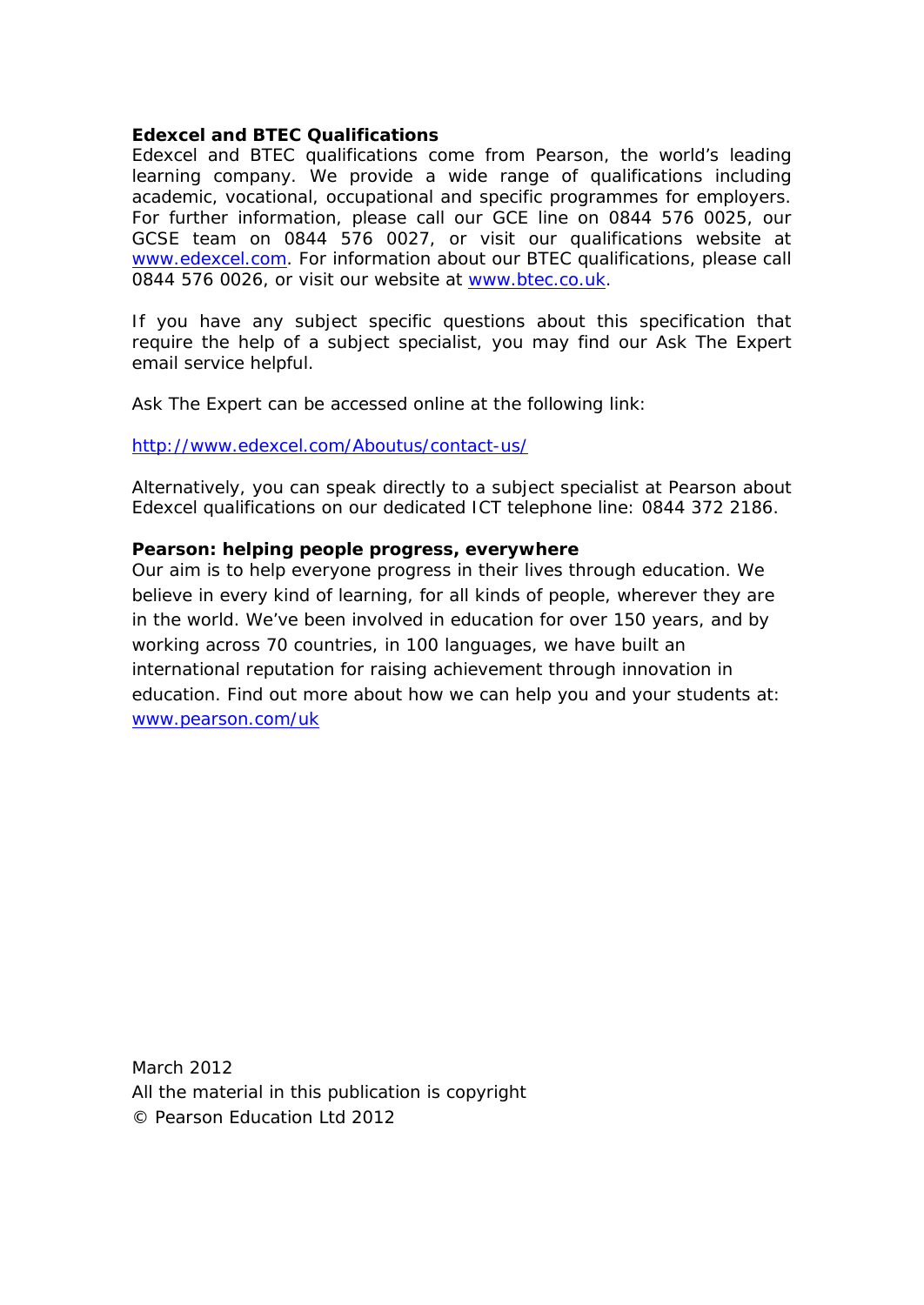## **Contents**

- 1. The Purpose of External Moderation
- 2. Submission of Point Scores
- 3. Amendments and Late Returns
- 4. Internal Assessment and Standardisation
- 5. External Moderation and Sampling
- 6. Final Results and Moderator Reports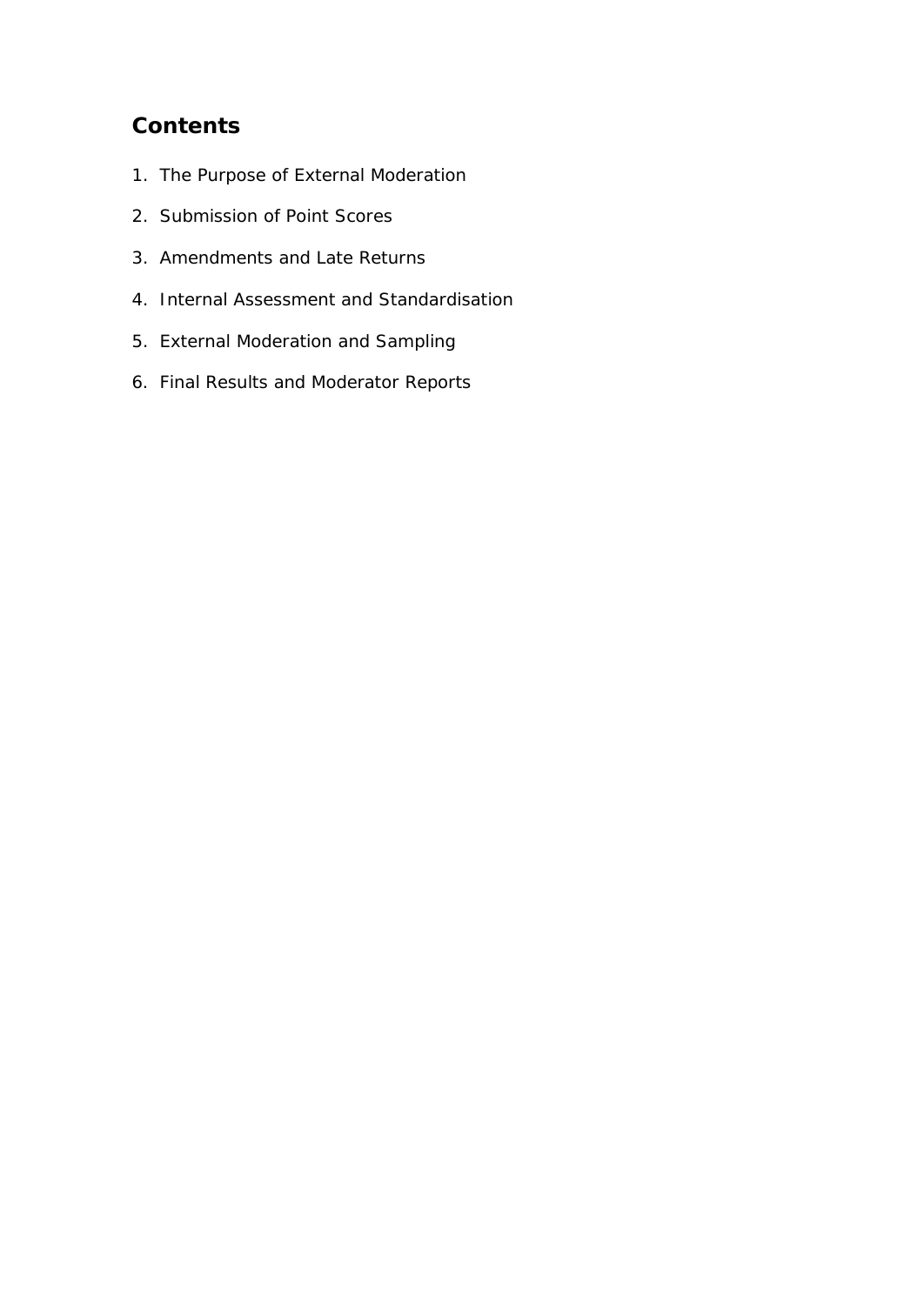## **1. The Purpose of External Moderation**

- 1.1 The purpose of external moderation is to determine, through the appraisal of a sample of students' work, whether centres are assessing accurately and consistently to agreed National Standards.
- 1.2 Moderation is concerned solely with judging the quality of centres' assessment decisions through the external moderation of internally assessed and standardised work. It does not extend to the provision of support and guidance to centre staff. The process will inevitably involve implicit support and guidance, through the generation of feedback reports, where centres are deemed to be outside tolerance levels.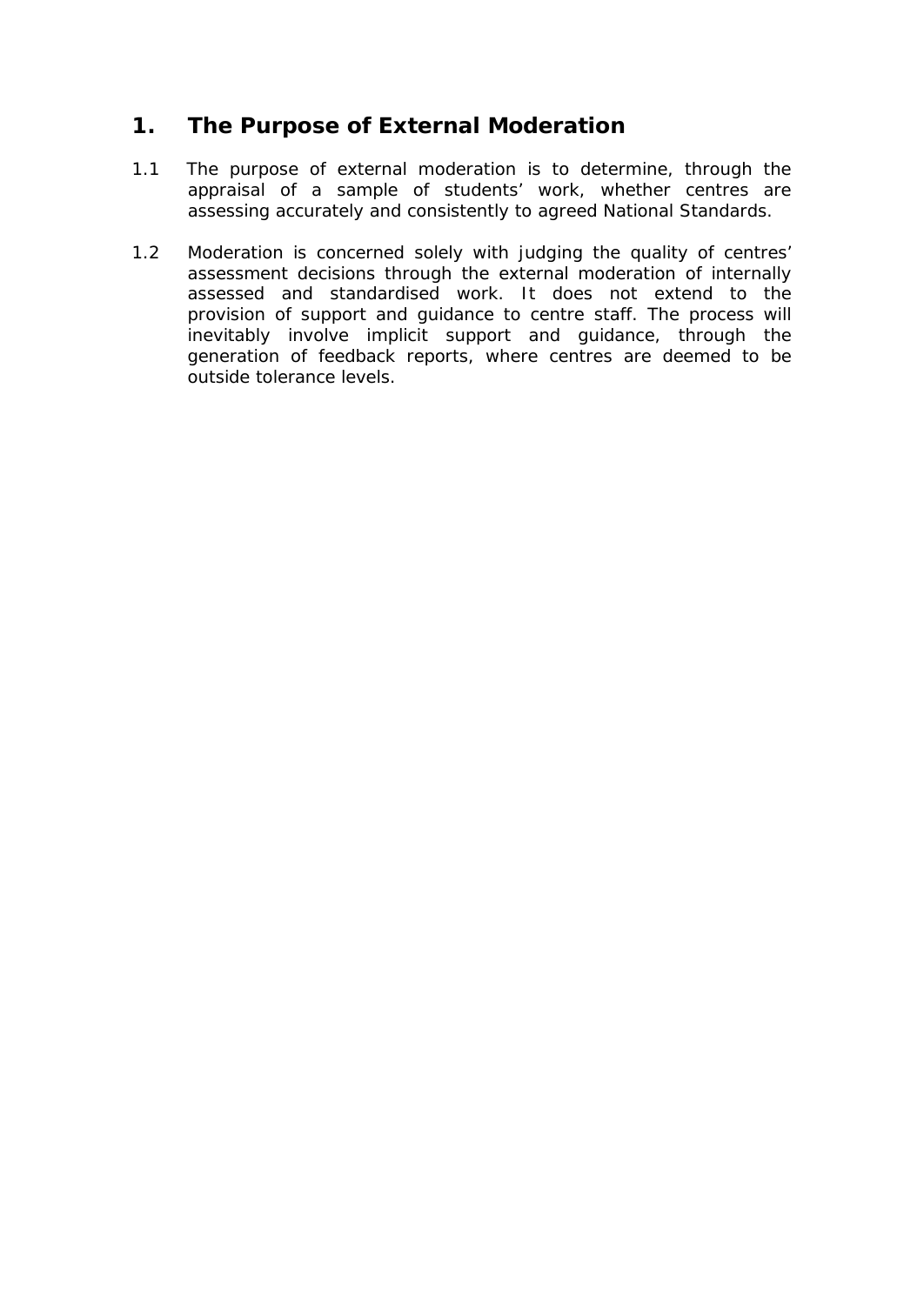## **2. Submission of Point Scores**

- 2.1 Centre marks should be submitted via Edexcel Online.
- 2.2 Edexcel Online will be available to submit marks from three weeks prior to the deadline date.
- 2.3 For all up-to-date deadlines refer to the key dates section of the Edexcel Information Manual [www.edexcel.com/keydates](http://www.edexcel.com/iwantto/Pages/info-manual.aspx)
- 2.4 It is essential that Edexcel Online mark submission forms are completed accurately before the deadline to enable Edexcel to issue results.
- 2.5 For each candidate submit the final raw point score according to the relevant scale in the specification. Note that Uniform Mark Scores (UMS) should not be submitted.
- 2.6 Registered users should log onto Edexcel Online and navigate to the mark entry screen. Navigate to the screen by selecting the appropriate qualification from the tabs at the top of the window, then select "Search by Course" from the "Candidates" menu option. Select the Course and Session from the drop down menus then click "Next." Select the "Papers" link next to the unit you wish to submit marks for then the "Coursework Marks" link to navigate to the mark entry screen.
- 2.7 On the Edexcel Online mark submission screen you may enter some or all candidates in a session. Key a mark for each candidate in the mark field beside each candidate. Once the "Submit Marks" button at the bottom of the screen is selected and confirmed it will not be possible to amend a student's mark, where it has been keyed, however it will be possible to view it. Students for whom a mark has not been keyed will remain available to enter a mark in subsequent Edexcel Online sessions.
- 2.8 A score of zero should only be used if a student has submitted work that is found to meet none of the assessment criteria. It should not be used where work has not been submitted.
- 2.9 An 'X' should be entered for any candidate who is absent, withdrawn or has failed to submit any work, even if Special Consideration or an aegrotat award has been requested.
- 2.10 It is the centre's responsibility to ensure that point scores are submitted by the deadline, are accurate, and are in the appropriate format/scale.
- 2.11 Should you wish to submit marks via EDI, please refer to the guidance on the Edexcel website [www.edexcel.com/edi](http://www.edexcel.com/edi). You will still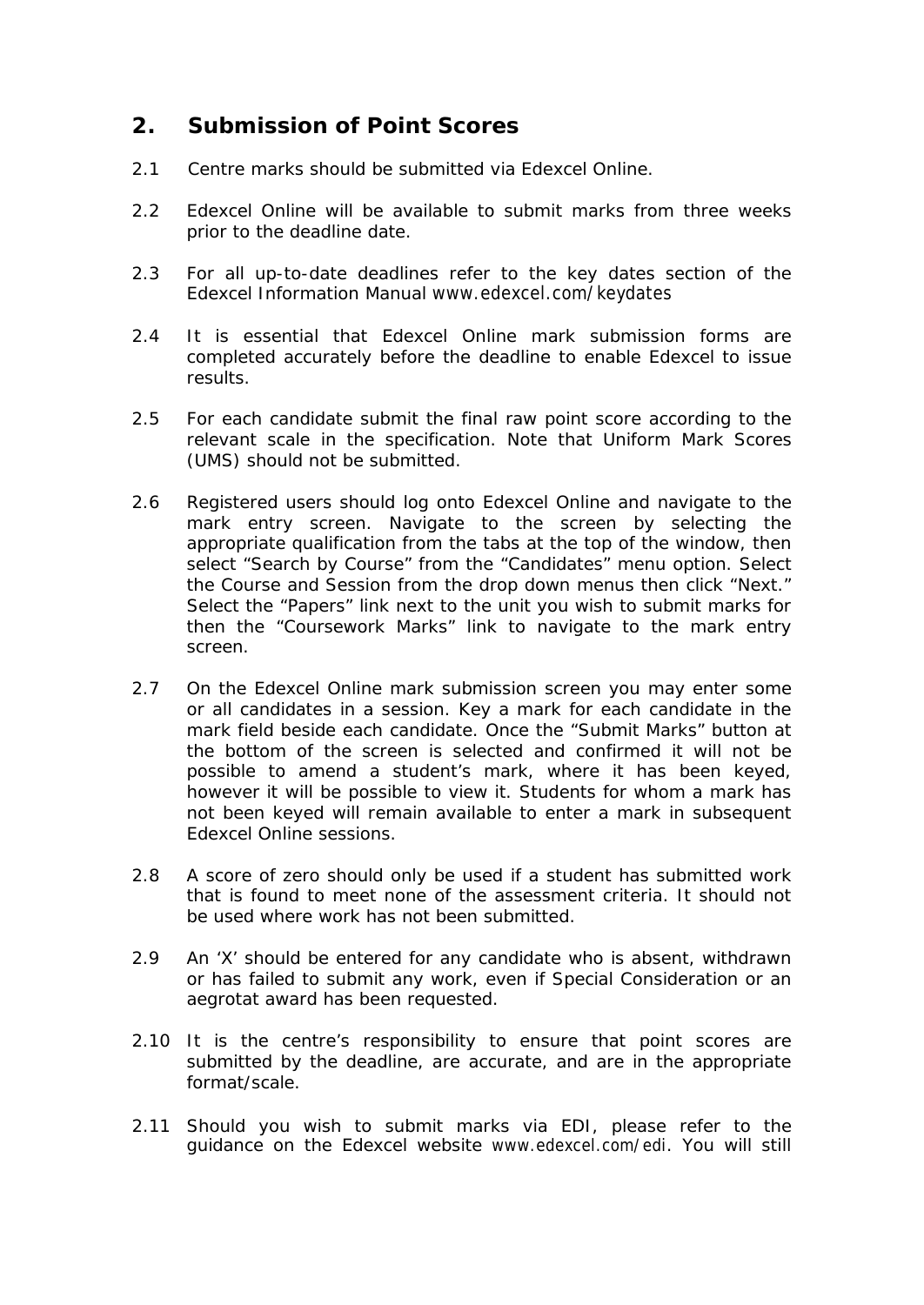need to refer to Edexcel Online in order to identify candidates to be included in the sample.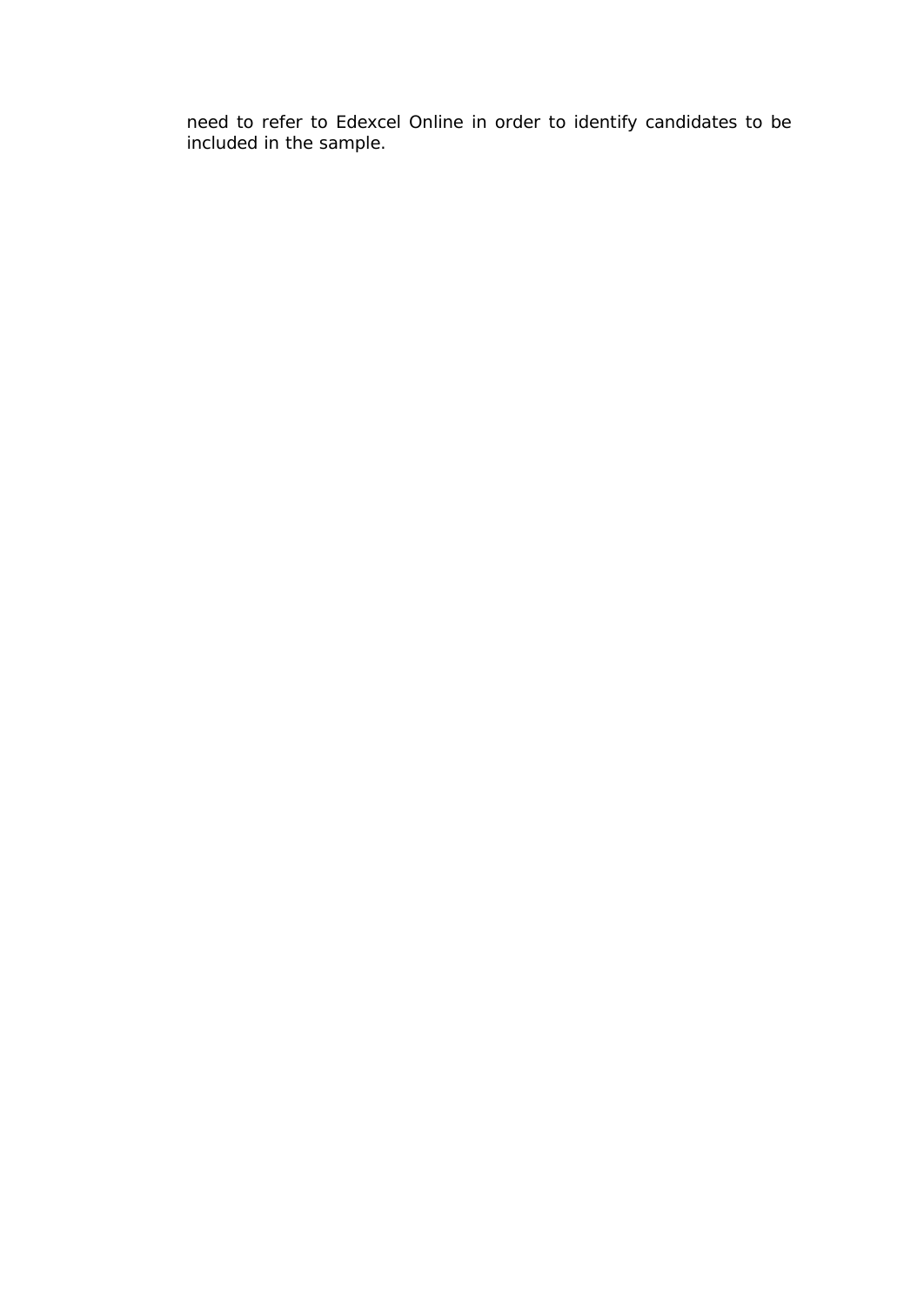#### **3. Amendments and Late Returns**

- 3.1 If point scores that have already been submitted require amendment, please email [closure&completion@edexcel.com](mailto:closure&completion@edexcel.com) stating centre, subject, paper and candidate details, along with the amended point score. A valid reason must be provided.
- 3.2 Emailed amendments must come from an official centre email address. Edexcel cannot accept amendments from personal email accounts (Hotmail, Yahoo, Gmail etc).
- 3.3 If centres attempt to return point scores after the deadline, these returns will be flagged, and Edexcel will not guarantee the delivery of results on time.
- 3.4 We strongly recommend that where late or incorrect returns have been made, centres should warn candidates that results may be late. This is particularly important where progress to higher education is at stake, so that negotiations can take place with admissions authorities.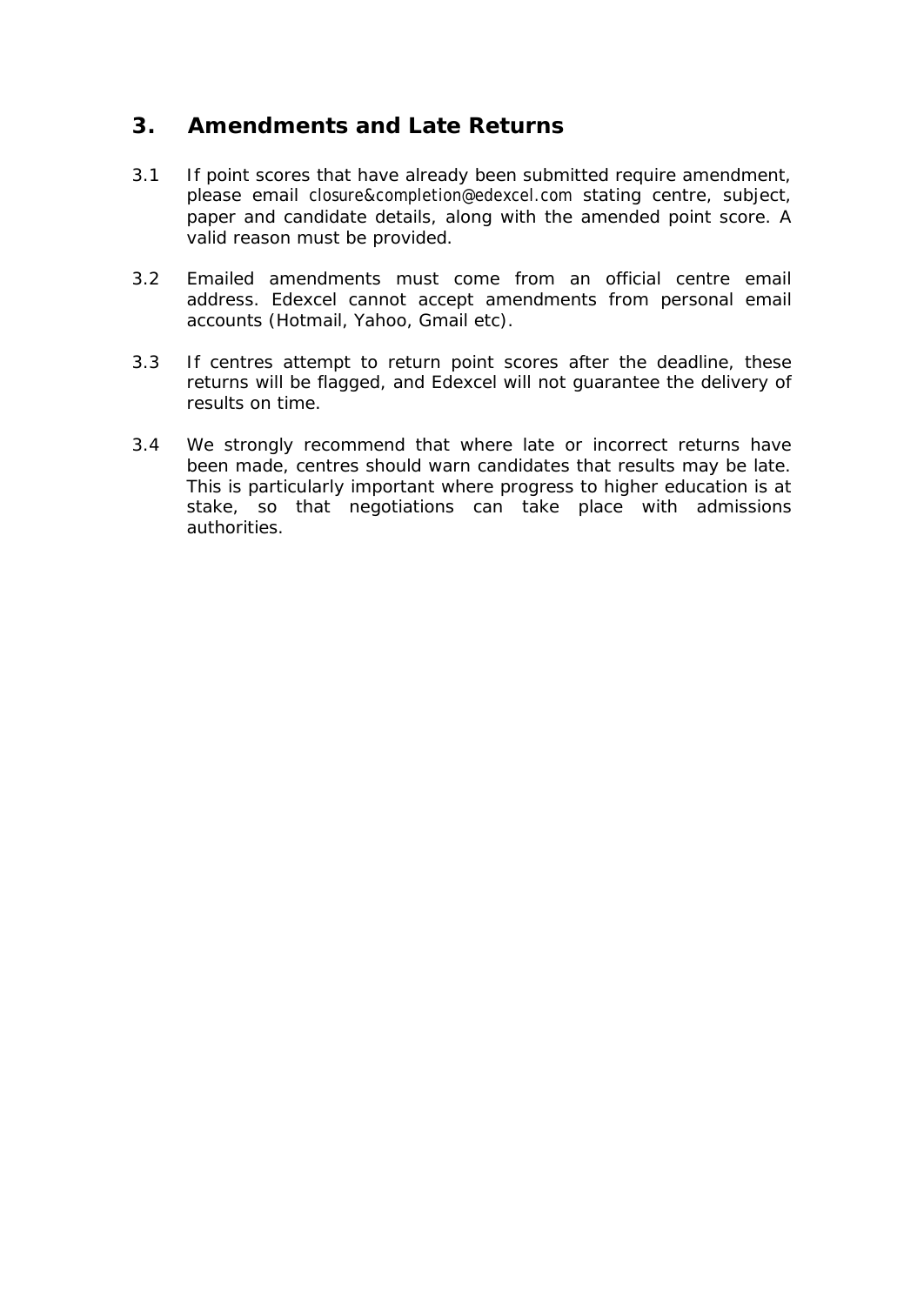#### **4. Internal Assessment and Standardisation**

- 4.1 Before work can be internally assessed it is important that all assessors are fully familiar with the assessment methodology. If more than one teacher at a centre is assessing student's controlled assessment work, then marking must be standardised.
- 4.2 When preparing the sample to send to the moderator, please ensure that a clear and comprehensive Candidate Assessment Record (CAR) is submitted for each candidate in the sample, and that the CAR clearly identifies the evidence for each criterion claimed.
- 4.3 All evidence should be submitted on a CD-Rom in accordance with the guidance provided in this document. Any supplementary material that does not form part of the assessment evidence should be removed.
- 4.4 Lead Assessors should ensure that their internal standardisation process covers the assessment decisions of all assessors in the team. Samples of work across all available grade boundaries should be used for internal standardisation.
- 4.5 Detailed instructions regarding internal standardisation can be found in the "Internally Assessed Components" section of the Edexcel Information Manual.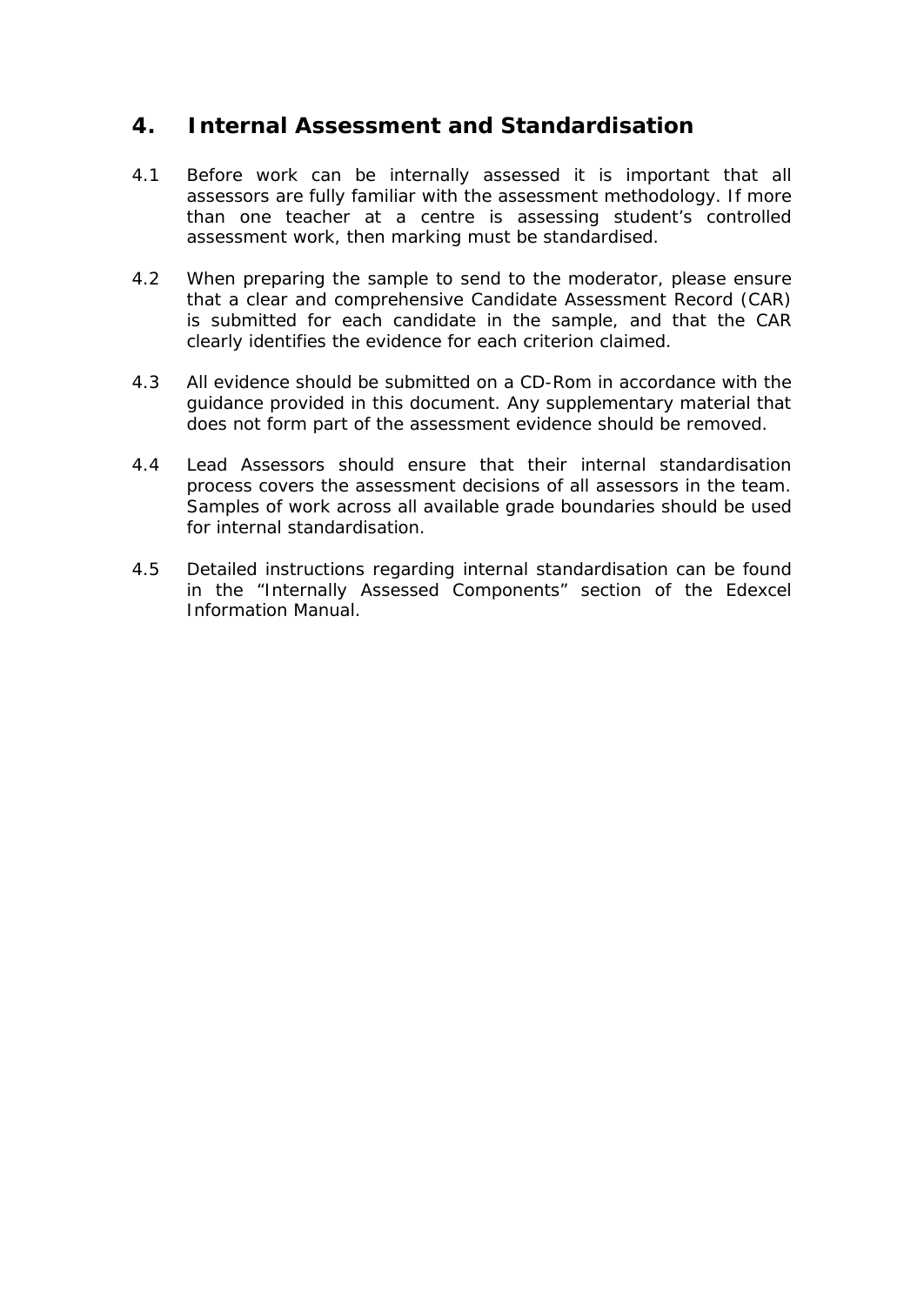## **5. External Moderation and Sampling**

- 5.1 All external moderation is done by post. There are no centre visits.
- 5.2 Centres are expected to provide a sample of their candidates' work on CD-Rom. The students to include in the sample are indicated on Edexcel Online by a tick in the "sample" column. The number of candidates selected will depend on the size of the cohort. The sample may be viewed at the same time as marks are entered (see Section 2.6, above). For 5IT02, if a centre's entry is split between the two available Controlled Assessment Briefs (CABs), the sample will be split across the two CABs.
- 5.3 If the sample indicated on Edexcel Online does not include the student with the highest mark and the student with the lowest mark (above zero), they should also be included in the sample sent to the moderator.
- 5.4 If any of the sample indicated online have been withdrawn or are absent (marked by an X), then centres must manually substitute other student/s in their place.
- 5.5 If the sample needs to be manually selected for any reason, centres must ensure that the sample reflects a set of candidates across the ability range.
- 5.6 The controlled assessment projects for the moderation sample should be submitted on CD+/-R. DVD+/-R may be used instead where the sample size is 15 or greater and the sample does not fit on a single CD-R.
- 5.7 One CD-Rom per unit should be submitted for moderation. Where samples for one unit are provided on more than one CD-Rom, the sample will not be moderated and the moderator will request the sample to be re-sent on a single CD-Rom. Likewise, if more than one unit is sent one CD-Rom, the moderator will request a separate CD-Rom per unit.
- 5.8 For each CD-Rom a separate folder on the topmost level of the folder tree should be created for each of the sample controlled assessment projects. Each folder should be named according to the following naming convention:

#### **[centre #]\_[candidate #]\_[first two letters of surname]\_[first letter of first name].**

For example, John Smith with candidate number 9876 at centre 12345 would have a controlled assessment project in a folder titled: "12345\_9876\_SM\_J"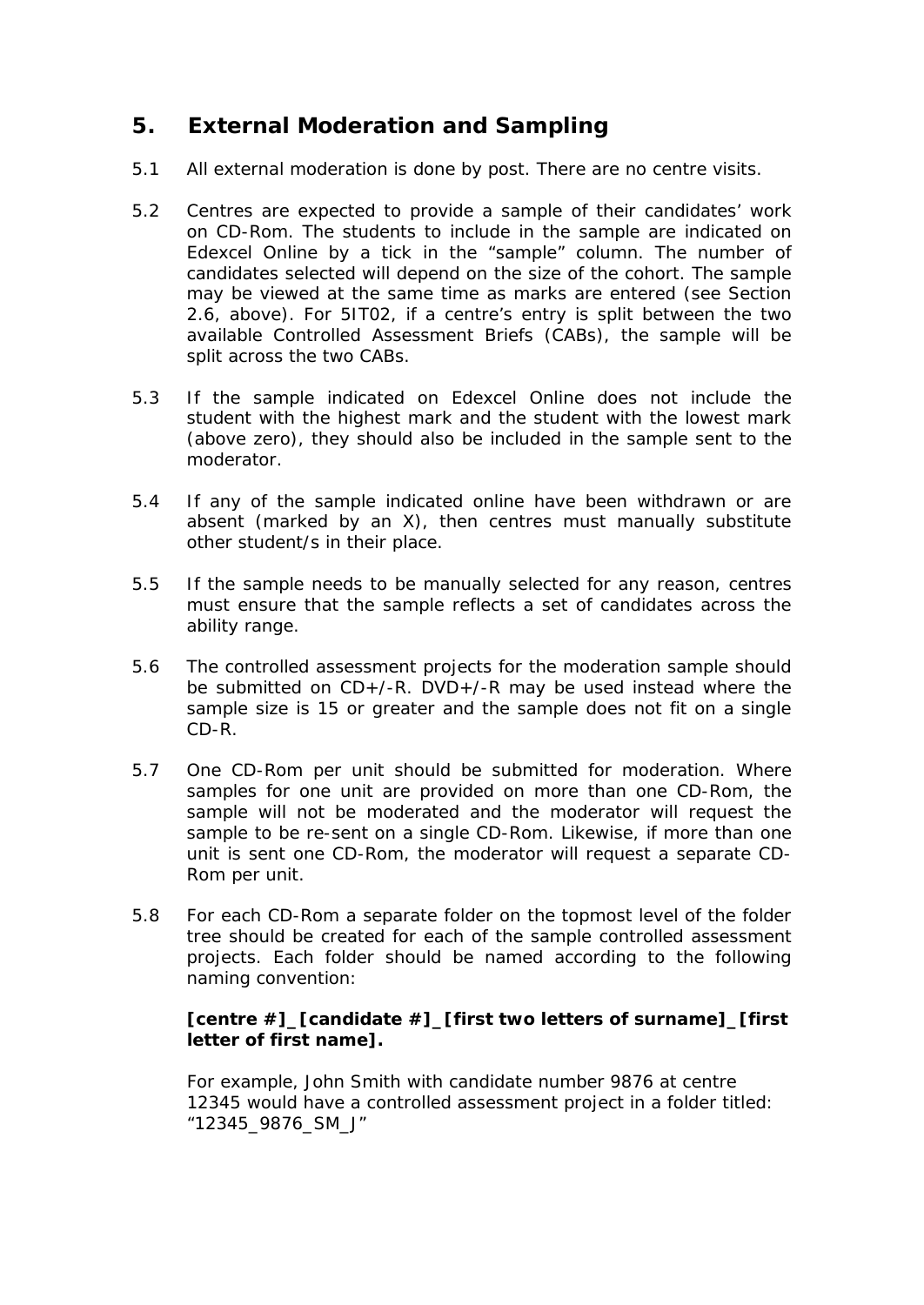- 5.9 For each CD-Rom, a separate folder should also be created with all the sample students' Candidate Assessment Records (CAR) copied to it. These must include completed Declarations of Authentication (included in the CAR document).
- 5.10 Centres should make a copy of the CD-Rom to be sent to the moderator. The master copy must be held securely at the centre until after the deadline for Enquiries About Results (EAR) applications has passed. This is approximately one month after the issue of results.
- 5.11 Prior to sending the CD-Rom to the moderator it should be tested to ensure that it functions as expected. Ideally the CD-Rom should be tested on a PC that is not on the centre's own network. It is recommended that a final check against the moderator's toolkit is undertaken prior to sending to the moderator.
- 5.12 The CD itself should be labelled with the following information: unit number, exam series, centre number, centre name, centre contact name including phone number and email contact details. If there are any problems with the CD-Rom, the moderator will contact the named person at the centre via email or phone from these details. If a sticker is used as a label then it should not interfere with the function of the CD-Rom. An indelible marker pen may be used to label the CD-Rom.
- 5.13 The CD-Rom containing the sample controlled assessment projects, together with a print-out of the Edexcel Online mark submission, should be posted to reach the moderator by the deadline date.
- 5.14 The package should be sent ordinary First Class post so that it may be received if the moderator is not at home. It should be small enough to fit an ordinary letter-box. A "certificate of postage" should be retained as evidence of posting the CD-Rom to the moderator on time. In addition to the moderator name and address details, please label the envelope with your centre number and the unit number being sent as a sample.
- 5.15 The sample is identified prior to the complete submission of centre marks, so you can have the sample ready prior to the deadline.
- 5.16 The secure and on time delivery of the centre sample to the moderator is primarily the responsibility of the centre.
- 5.17 Moderator details are accessible by following the steps for inputting centre marks (see Section 2.6, above) and selecting "Moderator Details."
- 5.18 Please check the name and address details of the moderator for each unit that is entered, as it is likely that different moderators will be allocated to the different units you have entries for.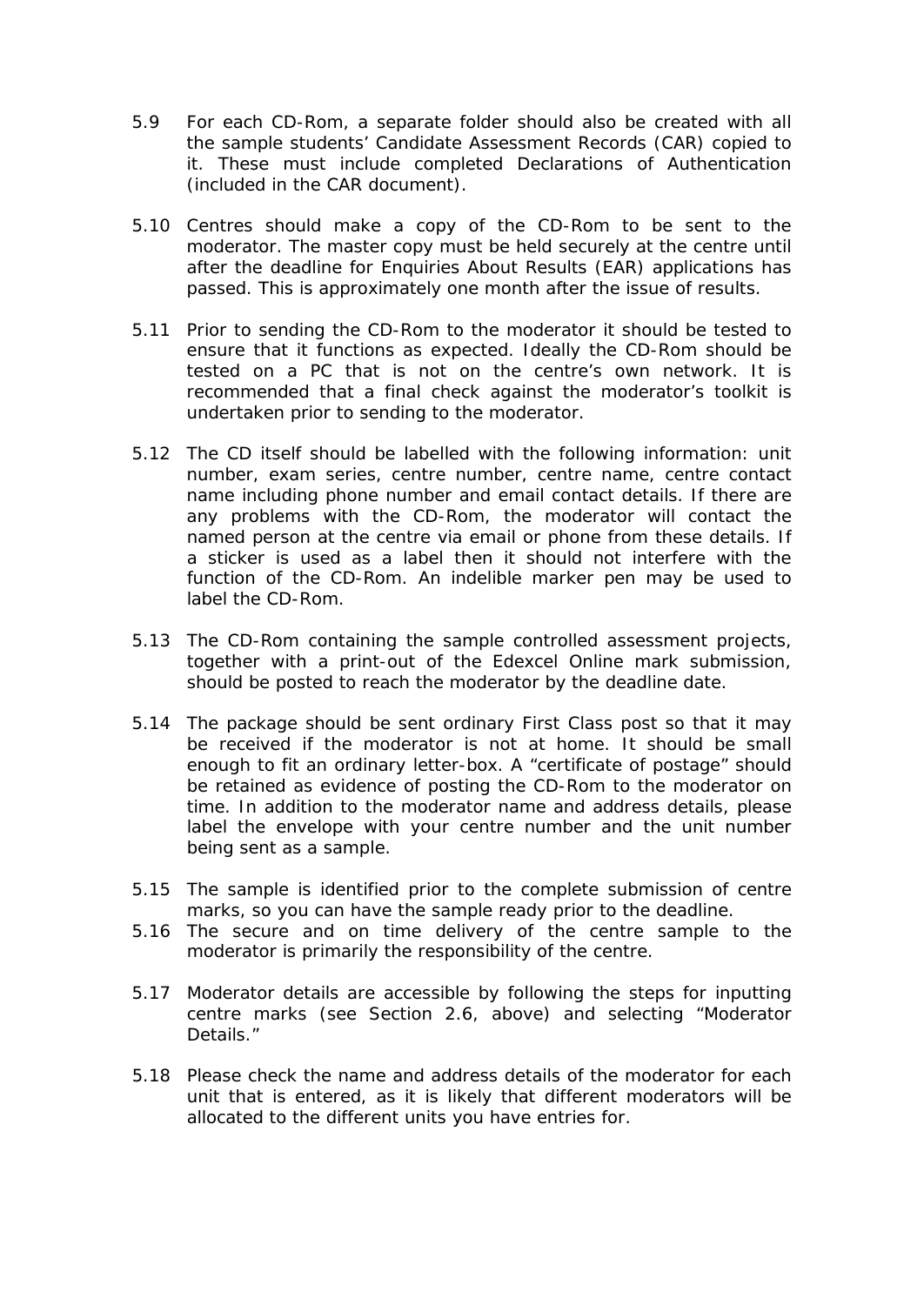5.19 Work submitted on CD-Rom will not be returned to centres as it is treated as a copy of the original work, which remains in the possession of the centre.

## **6. Final Results and Moderator Reports**

- 6.1 There is a degree of tolerance allowed between the centre awarded mark and the moderator awarded mark. If the centre's assessment falls within this, no adjustment will be made to centre submitted marks. If the centre's assessment is out of tolerance, an adjustment may be made to the marks of some, or all, of the candidates entered for that unit.
- 6.2 Final marks are generated through a statistical regression procedure, whereby centre-assessed point scores are compared with those submitted by an external moderator. This final result is then converted to an overall UMS for the relevant unit.
- 6.3 External moderators submit marks to Edexcel for a maximum of 20 candidates per unit. This is the basis upon which final point scores are determined for centres not deemed to be assessing to National Standards.
- 6.4 All GCSE units are subject to an awarding process and as such, grade boundaries may vary from one moderation series to another.
- 6.5 Feedback reports will be available to centres with the publication of results. The report will be detailed only for units that are deemed to be out of tolerance.
- 6.6 Feedback reports should be downloaded from Edexcel Online.
- 6.7 There may be instances where the moderator identifies that the standards applied by the centre are either too severe or too lenient, compared with the National Standards, but that the work is still within the tolerances allowed. In cases such as these, additional feedback may also be given to centres.